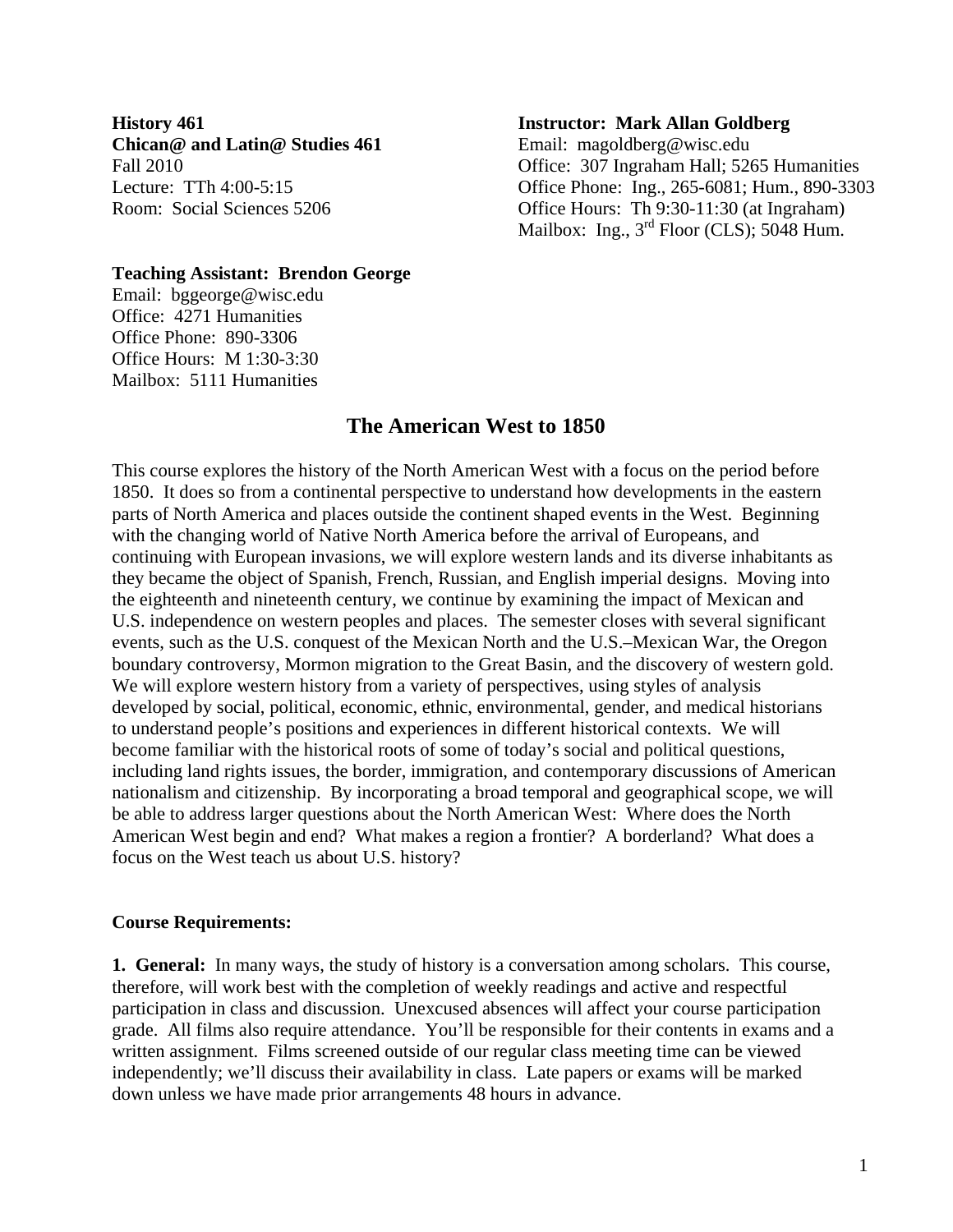**2. Ethnic Studies Requirement:** This course fulfills UW-Madison's Ethnic Studies Requirement, the purpose of which is to learn the historical processes by which some individuals became empowered and others marginalized, and to understand the experiences of historically marginalized peoples and the numerous ways that they participated in local power struggles. The focus is on the past, but the study of history has implications for the present and future. An understanding of diversity and history creates paths to building a better, more equitable future. We look forward to hearing your thoughts as you learn more about how such issues have played out in western North America.

**3. Readings and discussions:** This course has a heavy reading load. Readings serve primarily to complement the lectures and films rather than cover material presented in class. Reading assignments are to be completed by the date under which they are listed*.* Some of the toughest reading in this course comes in the three monographs assigned, which is why we'll be discussing these books both in section and in lecture. You will discuss the readings in your weekly sections, and you won't be able to participate unless you've done the reading. The primary purpose of section is discussion of assigned readings and primary source analysis, not review of lecture material.

**4. Film Journals:** Each of you should keep a journal about your intellectual reactions to the documentary and feature films that will be screened for this class. This will help you remember the films for exams and for the journal entry you will submit as part of your participation grade. You'll turn in a 1-2 page journal entry that discusses the films and their relationship to readings and lectures. Your journal entry should discuss at least two of the films. Here are the two options for your journal entry:

 1) Discuss at least two episodes of the documentary film *The West* and their relationship to readings, lectures, and/or other films.

 2) Discuss at least one of the episodes of the documentary film *The West* and the feature film, *Lone Star*, and their relationship to readings, lectures, and/or other films.

Your journal entry must be double-spaced with standard one-inch margins. It is due at the beginning of lecture on Tues. Dec. 7, UNLESS you're writing about the film *Lone Star.* The lecture on Dec. 9 will explore the memory of western history and may help you think about *Lone Star* in new ways. So if you write about this film*,* you can wait until the beginning of lecture on Tues. Dec. 14 to turn in your journal entry. It will be marked using  $a +$ ,  $\checkmark$ ,  $\checkmark$ ,  $\checkmark$ , system, which will help determine your course participation grade.

**5. Writing Assignments:** All papers must be typed, double-spaced, with standard one-inch margins. You are responsible for the following three writing assignments:

Writing Assignment 1: In one paragraph, summarize the argument of your readings for Week 2. Be sure to focus on the larger picture rather than individual details. This exercise will prepare you for your other written assignments and exams, for it will teach you how to identify historical arguments and explain them clearly and concisely. This paper will contribute to your overall participation grade. Due at the end of your discussion section for Week 3.

Writing Assignment 2: In this paper, you will closely analyze the primary sources from *The West in the History of the Nation*. You will receive more specific guidelines for this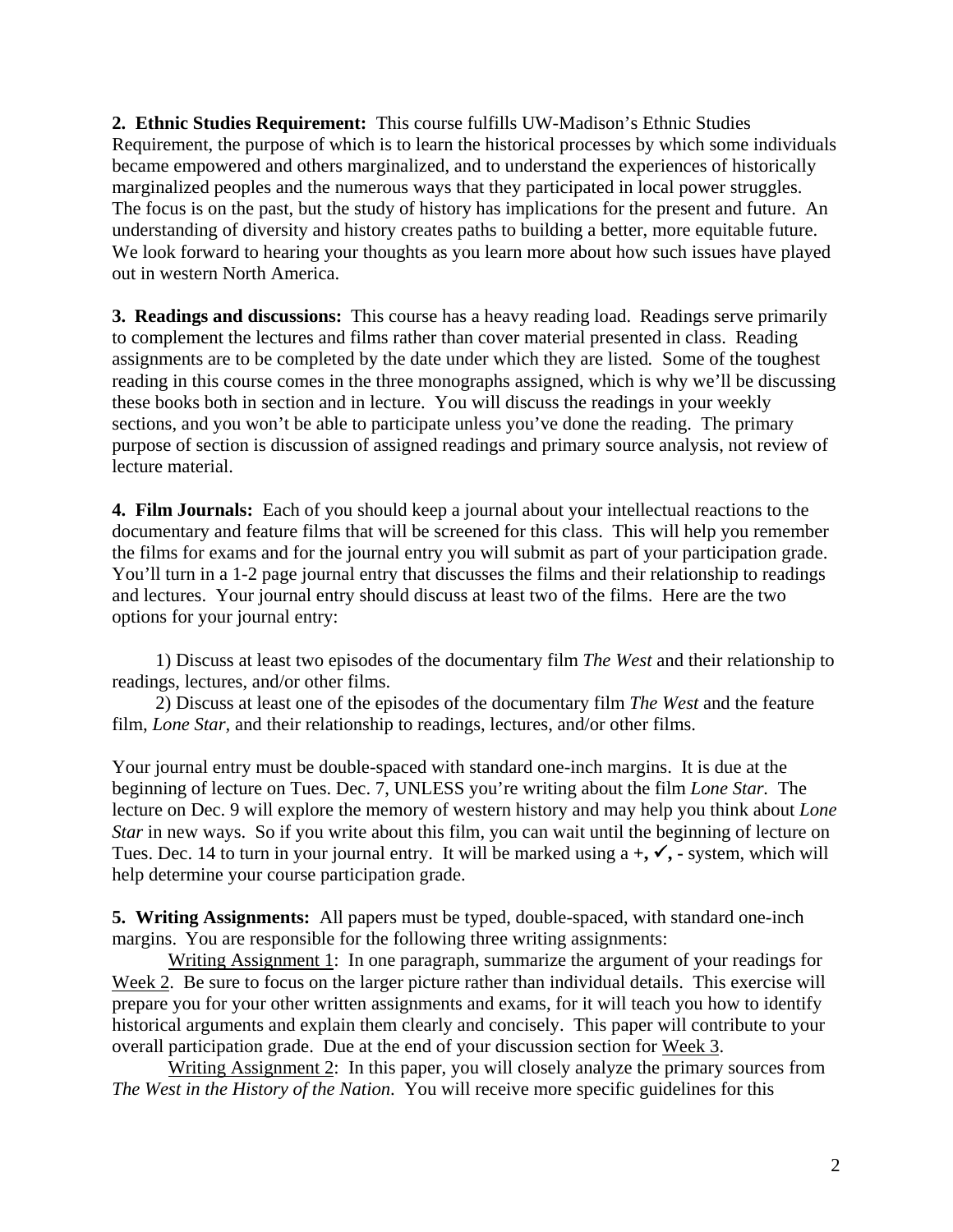assignment during the semester. You will consult the primary sources to write a 2-page paper that discusses English and/or French and/or Spanish imperial projects and Native peoples responses to each. Due Sept. 28 at the beginning of class.

Writing Assignment 3: You'll receive guidelines for this 5-page paper early in the semester. This paper will be written individually, but you will work in small groups for your initial research. For this paper, you will review one of the three monographs assigned to the class as a whole, and you will analyze one or two primary sources that the individual authors used in his/her analysis. We will divide the class into three groups, one for each book. Next week, you will list your top two book choices, and we'll make every effort to assign you to your top choice book. After we have divided the class into the three groups, you will have time in class to organize yourselves into smaller research groups of 2-4 students per group. You will make a plan for how you will research the primary source materials relevant to the book assigned. These primary sources should be found in libraries on campus. (Note that on Thurs. Sept. 16, we'll have a librarian come to teach us how to find such materials.) On the days that we discuss each book as a class (*Native Ground*, Tues. Oct. 5; Reséndez, *Changing National Identities*, Tues. Nov. 16; *Roaring Camp*, Thurs. Dec. 2), each group will report to the class on their primary source research. As you are conducting this research, you should be deciding on one or two of the primary sources identified to use in your individual paper. The actual paper, then, will be a review of the book, a study of how the author uses primary sources to make a historical argument, and your own primary source analysis. The first page (give or take a few lines) of your review should be devoted to a general summary of the work that you read. You should be writing under the assumption that the reader (your TA) has NO knowledge of either the book or the history upon which the book is founded. Be as clear, concise, and to the point as possible in your summary, as you have a limited space for this portion of your review. The remaining pages of your review should be devoted to a critical analysis of the work under your consideration, including your assessment of how the author uses the primary materials, as well as your own primary source analysis, which will demonstrate in detail how the author makes use of primary materials. Your paper will be due at the beginning of lecture a week after the book you've read is discussed in class.

**6. Exams**: There will be two take-home exams, a midterm and a final. I will hand them out at the end of class on Oct. 12 and Dec. 9, respectively. You will have one week to complete the midterm, and the final is due during this course's scheduled final exam. We will not hold lecture/discussion on Oct. 14 and Dec. 14, but your TA and I will be in the classroom to answer questions on the exams. You must work independently on these take-home exams. Any evidence of collaboration will result in an automatic failure.

**7. Laptops and Other Computer Devices:** Laptops and other computer devices are not permitted in lecture, unless you have permission from the McBurney Disability Resource Center to take notes using such a device. If you do have authorization from the McBurney Center, please discuss this with us during the first week of class.

**8. Learn@UW:** Some of the materials from this class will be posted on the Learn@UW website. This includes the syllabus, course outlines, and assignments. Maps, the midterm, and the final, however, will not be posted.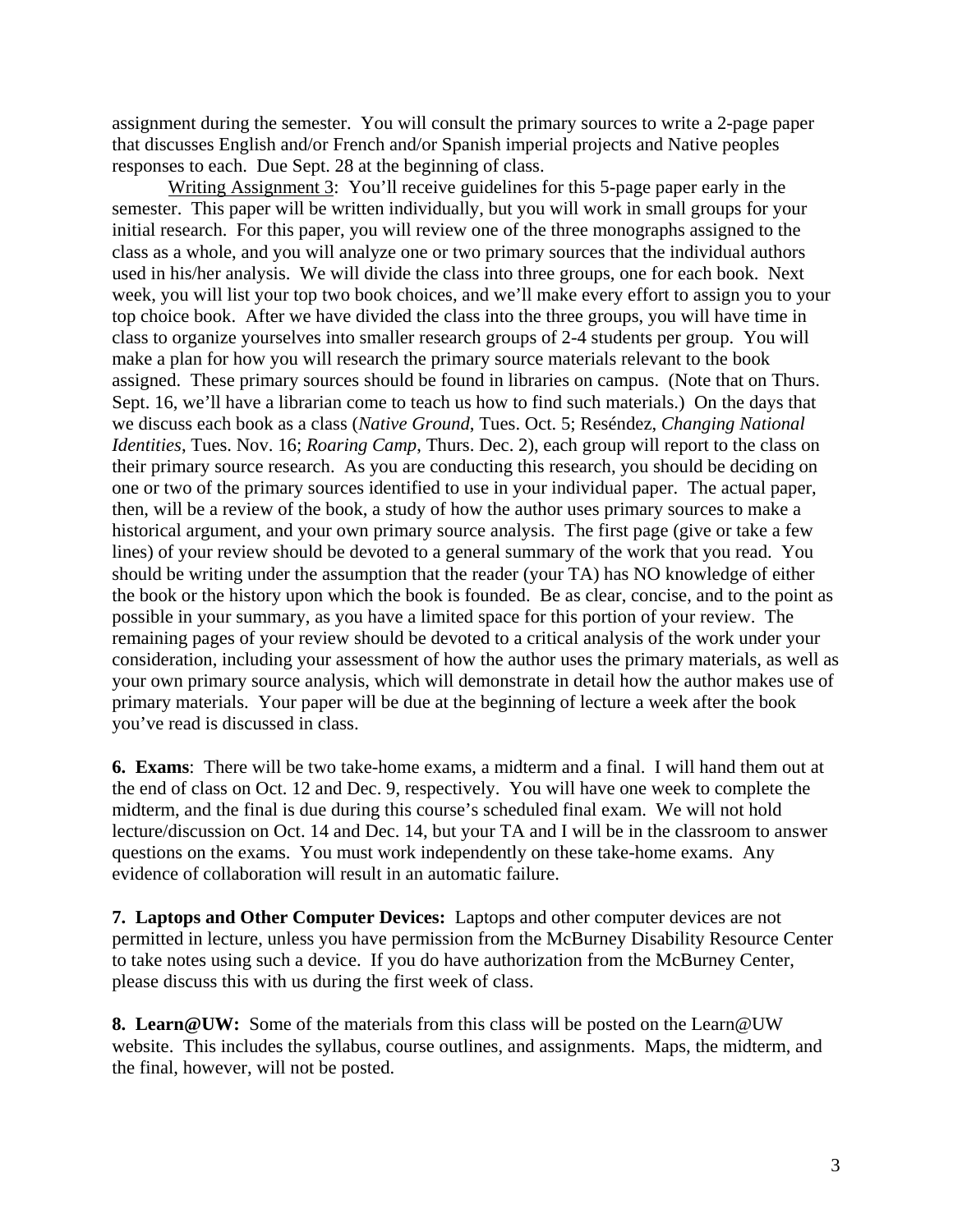**Grades:** Your final grade will be determined as follows:

| Course participation                           |     |
|------------------------------------------------|-----|
| (incl. film journals and Writing Assignment 1) | 20% |
| Writing Assignment 2                           | 15% |
| Writing Assignment 3                           | 20% |
| Midterm                                        | 20% |
| Final                                          | 25% |

# **Required Readings:**

The following four books are required for all students. They are available for purchase at the University Book Store, and are on reserve at College Library in Helen C. White Hall:

- William Deverell and Anne Hyde, eds., *The West in the History of the Nation: A Reader*, Vol. 1, *To 1877* (Boston: Bedford/St. Martin's, 2000).
- Kathleen DuVal, *Native Ground: Indians and Colonists in the Heart of the Continent*  (Philadelphia: University of Pennsylvania Press, 2006).
- Susan Lee Johnson, *Roaring Camp: The Social World of the California Gold Rush* (New York: W.W. Norton, 2000).
- Andrés Reséndez, *Changing National Identities at the Frontier: Texas and New Mexico, 1800- 1850* (Cambridge: Cambridge University Press, 2005).

The following book isn't required. It is recommended, for it's a wonderful reference. Still, it's expensive, so you may want to use one of the copies on reserve at College Library. Also, you won't find it at the University Bookstore, but purchasing it online may be the most cost effective way to buy your own copy. You'll particularly find the book useful when you work on your take-home exams.

Howard Lamar, ed., *The New Encyclopedia of the American West* (New Haven, Conn.: Yale University Press, 1998). [Abbreviated as NEAW in syllabus. Remember, all NEAW entries are recommended, not required, reading.]

# **Calendar and Assignments**

*Week 1*

Thurs. Sept. 2: Course Introduction

Reading: *The West*: Intro., pp. xv-xvi

NEAW: Physiography of the U.S.; Frontier theory; Turner, Frederick Jackson; Frontier, Canada; Mexican Americans; western history, 1970s-90s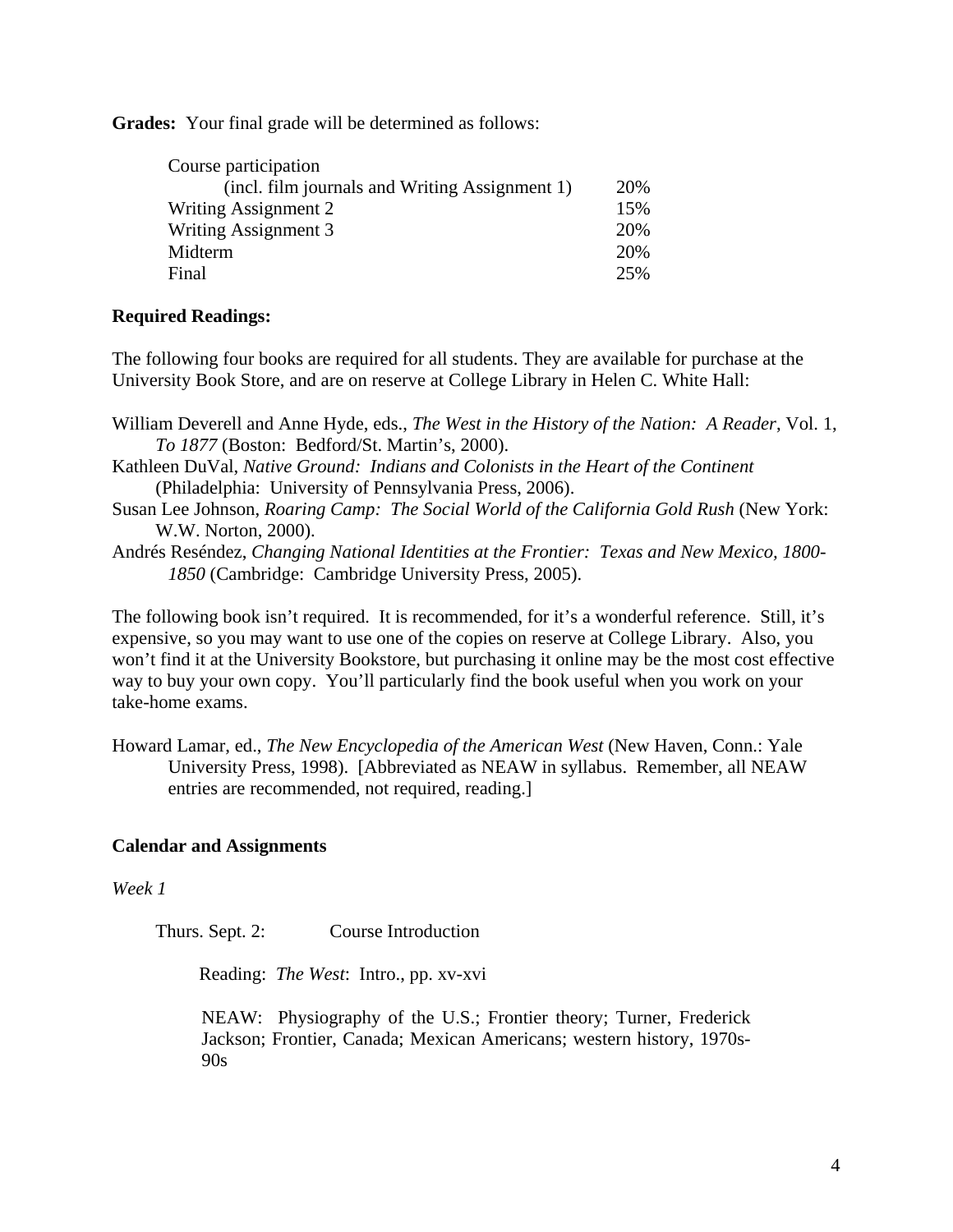| Tues. Sept. 7:  | Native North America: Concepts           |
|-----------------|------------------------------------------|
| Thurs. Sept. 9: | Native North America: Peoples and Places |

 Reading: *Native Ground*, Intro. & chap. 1, pp. 1-28\*\* *The West*: chaps. 1-2, pp. 2-45

NEAW: Indian languages; Indians of California, of Texas, of the Great Basin, of the Great Plains, of the Northwest, of the Southwest; Powhatan; see also entries for various Indian peoples, nations, & confederacies, such as Sioux (Dakota, Lakota), Ute, Iroquois Confederacy, "Five Civilized Tribes," Pueblo, Cheyenne & Arapaho, Apache, Navajo, Modoc & Klamath; Arkansas River; Siouan tribes, Southern; DeSoto; Coronado

*Week 3*

| Tues. Sept. 14:                                                                               |  | Chapter One.**     | <b>Imperial Designs and Columbian Exchanges</b>          | First Writing Assignment due at the end of your section this week.<br>The assignment should focus entirely on DuVal's Introduction and |  |
|-----------------------------------------------------------------------------------------------|--|--------------------|----------------------------------------------------------|----------------------------------------------------------------------------------------------------------------------------------------|--|
| Thurs. Sept. 16:                                                                              |  | regular classroom) |                                                          | Special library workshop on finding primary sources (held in                                                                           |  |
| Reading: <i>Native Ground</i> , chaps. 2-3, pp. 29-102<br><i>The West: chap.</i> 3, pp. 46-65 |  |                    |                                                          |                                                                                                                                        |  |
| NEAW:                                                                                         |  |                    | Exploration, Spanish; Exploration, English; Exploration, |                                                                                                                                        |  |

French; Exploration, Russian; Cabeza de Vaca; Oñate; Cíbola; Acoma Pueblo; Indian-captivity narratives; Jolliet; Marquette

# *Week 4*

| Tues. Sept. 21:  | Spaniards and Indian Peoples: New Mexico                |
|------------------|---------------------------------------------------------|
| Thurs. Sept. 23: | Spaniards and Indian Peoples: Texas and California      |
|                  | Reading: <i>Native Ground</i> , chaps. 4-6, pp. 103-195 |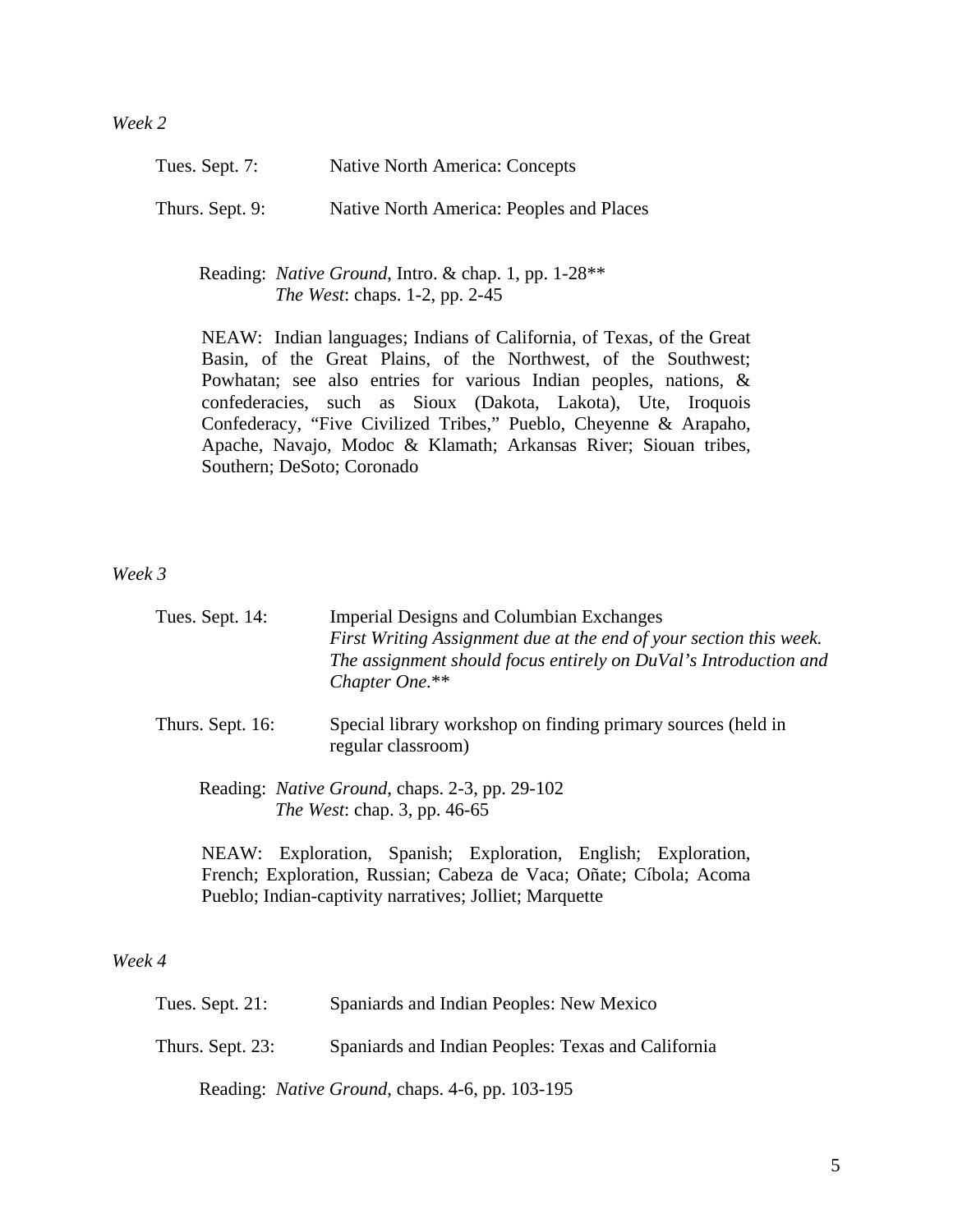#### *The West*: chap. 4, pp. 66-87

NEAW: New Mexico (thru Spanish period); Santa Fe (thru Spanish period); Rio Grande; Nevada (thru mid-19th century); Utah (thru mid-19th century); Texas (thru the Spanish period); San Antonio; San Francisco de las Tejas; Alamo (thru 1793); Vial; California (thru the Spanish period); Serra; missions, California (read entries for missions that interest you); Alaska, thru European explorers and the rise of Russian Alaska; Baranov; Roman Catholic missionaries, thru the borderlands of New France & New Spain; Boone; Kentucky, settlement of; Kentucky frontier stations

*Week 5*

| Tues. Sept. 28:  | Empires East of the Mississippi<br>Second writing assignment due at the beginning of lecture |
|------------------|----------------------------------------------------------------------------------------------|
| Thurs. Sept. 30: | Empires in the Plains                                                                        |

## Reading: *Native Ground*, chaps. 7-8 & Conclusion, pp. 196-248 *The West*, chap. 5, pp. 88-109

NEAW: land policy in the colonies (1607-1775); King Philip's War; Bacon's Rebellion; French heritage; Mississippi Valley, French & Spanish periods; St. Louis; Laclède; Chouteau; Chouteau family; New Orleans; fur trade, in the colonies; Hudson's Bay Co.; beaver; horse; buffalo; Sioux (Lakota, Dakota); Cheyenne & Arapaho; Comanche

## *Week 6*

| Tues. Oct. $5:$ | Discussion of and reports on <i>Native Ground</i> |  |
|-----------------|---------------------------------------------------|--|
|-----------------|---------------------------------------------------|--|

Thurs. Oct. 7: Imperial Wars

Reading: *The West*, chap. 6, pp. 110-27

NEAW: Colonial wars; Indian-white relations, British Indian policy, 1763-75; Pontiac's Rebellion

*Week 7*

| Tues. Oct. 12: | <b>New Nations: United States</b>                |
|----------------|--------------------------------------------------|
|                | Native Ground papers due at beginning of lecture |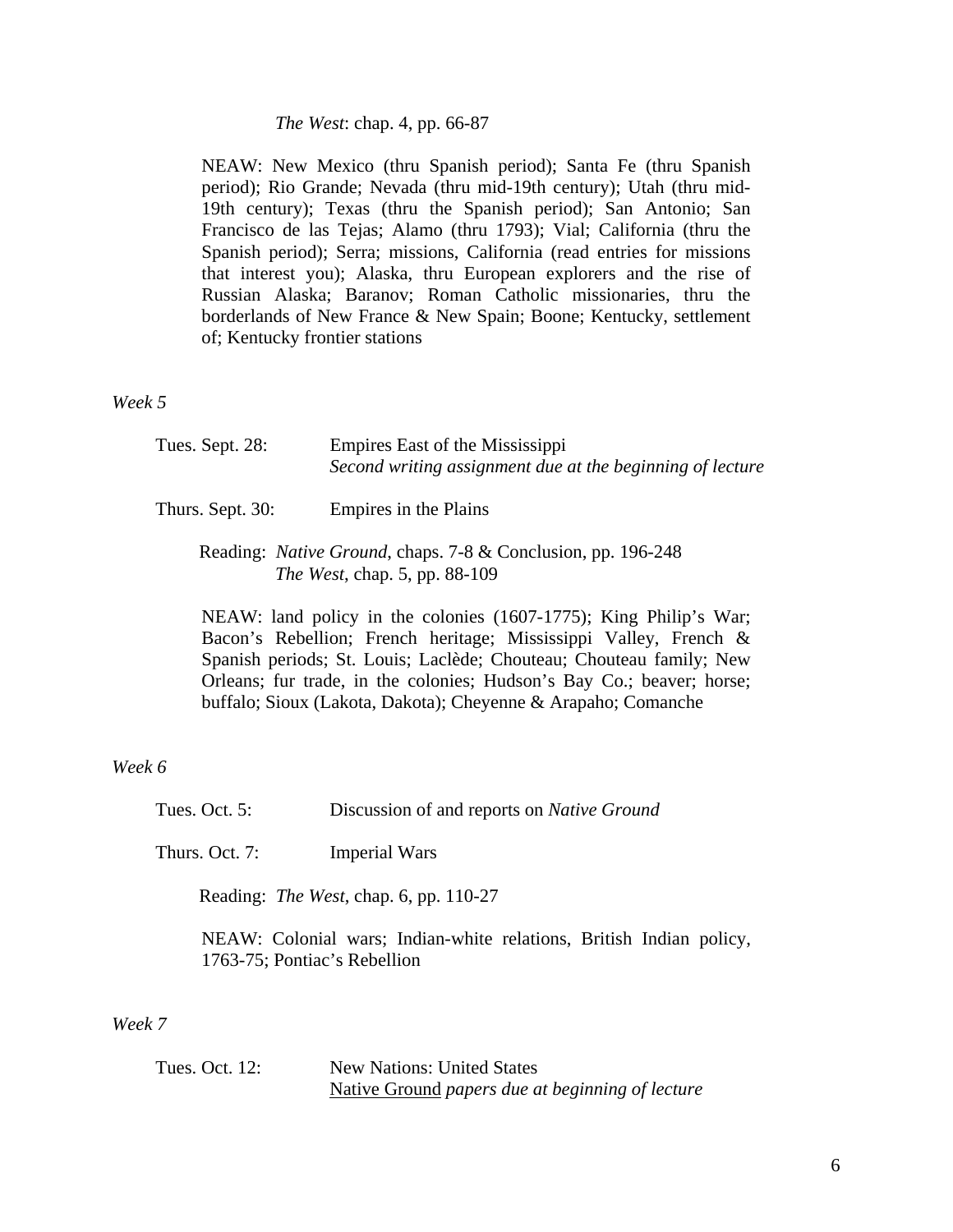#### MIDTERM EXAM HANDED OUT AT END OF LECTURE

Thurs. Oct. 14: Work on exams; professor and TA available in classroom

NOTE: *No discussion section meetings this week*

*Week 8*

| Tues. Oct. 19:  | <b>New Nations: Mexico</b><br>MIDTERM EXAM DUE AT BEGINNING OF LECTURE                                        |
|-----------------|---------------------------------------------------------------------------------------------------------------|
| Thurs. Oct. 21: | Film, <i>The West</i> , part 1, <i>The People</i>                                                             |
|                 | Reading: <i>Changing National Identities</i> , Intro. & chap. 1, pp. 1-55<br>The West, chaps. 7-8, pp. 128-75 |

NEAW: American Revolution; land policy, 1780-1860 (thru 1850); Northwest Ordinance; territorial system; U.S. Indian policy, 1775-1860 (to 1820s); Tecumseh; Tenskwatawa; Indian Wars, 1789-1865; Little Turtle; Whiskey Rebellion; Missouri Compromise; Adams-Onís Treaty; Fredonian Rebellion

## *Week 9*

Tues. Oct. 26: Trade and Conquest

Thurs. Oct. 28: Science, Exploration, and Conquest

Reading: *Changing National Identities*, chaps. 2-4, pp. 56-145

NEAW: New Mexico (thru the Mexican period); Texas (thru the Mexican period); Austin, Moses; Austin, Stephen; empresario system; California (thru the Mexican period); Anza; Jackson, Andrew; fur trade, in the U.S.; trappers; North West Co.; McLaughlin, John; American Fur Co.; Astor; Missouri Fur Co.; Lisa; Ashley; Rocky Mountain Fur Co.; Smith, Jedediah

# *Week 10*

| Tues. Nov. 2:  | Agents of Change in the East        |
|----------------|-------------------------------------|
| Thurs. Nov. 4: | Manifest Destiny, I: Eyes on Mexico |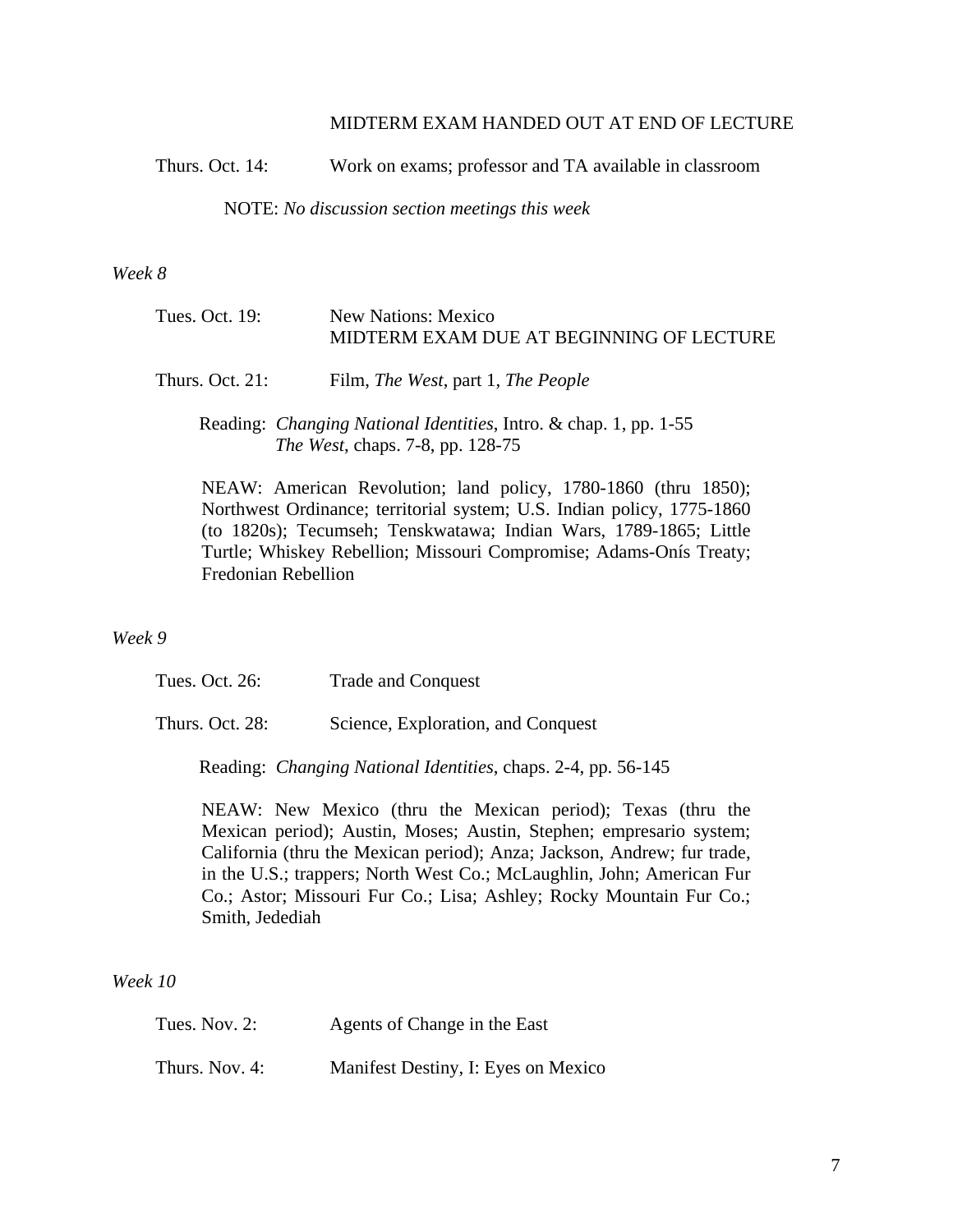Reading: *Changing National Identities*, chaps. 5-6, pp. 146-196 *The West,* chaps. 9-10, pp. 176-219

NEAW: Exploration, U.S.; Jefferson; Lewis; Clark; Lewis & Clark Expedition; Charbonneau; Sacagewea; Pike; Long, Stephen; Louisiana Purchase; Fremont, Jessie & John C.; California rancho system; Bryant, Sturgis & Co.; Dana; Santa Fe and Chihuahua Trail; Alvarez; Becknell; Gregg; Bent brothers; Bent's Fort; Carson; canal era; agricultural expansion; cotton culture; cotton production, the antebellum years; transportation on the Mississippi R. system; U.S. Indian policy, 1775- 1860 (from 1820s); Cherokee Indians; Black Hawk; Black Hawk War; African Americans on the frontier (to 1850); Young, Brigham; Latter-Day Saints (thru 1850); Martínez, Antonio Jose

*Week 11*

Tues. Nov. 9: Manifest Destiny, II: Eyes on the Oregon Country

Thurs. Nov. 11: Film, *The West,* part 2, *Empire Upon the Trails*

 Reading: *Changing National Identities*, chaps. 7-8 & Conclusion, pp. 197-271 *The West*, chap. 11, pp. 220-39, & chap. 12, pp. 240-47 only

NEAW: Texas (thru 1850); Texas Revolution; Alamo; Bowie; Crockett; Travis; Texas annexation; Bear Flag Rebellion; Mexican War; Santa Anna; Houston, Samuel; Kearny; Guadalupe Hidalgo, Treaty of; Gadsden Purchase; Oregon (to 1850); Cayuse Indians; Whitman; Oregon Controversy; Kelley, Hall Jackson; Wyeth, Nathaniel; Walker, William; Lee, Jason; De Smet; Roman Catholic missionaries, U.S. thru 1875; Benton, Thomas Hart (1792-1858); manifest destiny; Magoffin; Armijo

*Week 12*

| Tues. Nov. $16$ : | Discussion of and reports on <i>Changing National Identities</i>                                            |
|-------------------|-------------------------------------------------------------------------------------------------------------|
| Thurs. Nov. 18:   | Trails, I: New Mexico and Utah                                                                              |
|                   | Reading: <i>Roaring Camp</i> , Prologue & chap. 1, pp. 23-95<br><i>The West</i> , chap. 12, pp. 247-51 only |

NEAW: Santa Fe (thru 1850); Mormon Trail; Salt Lake City (thru 1850); Deseret; Murrieta; Marsh; Sutter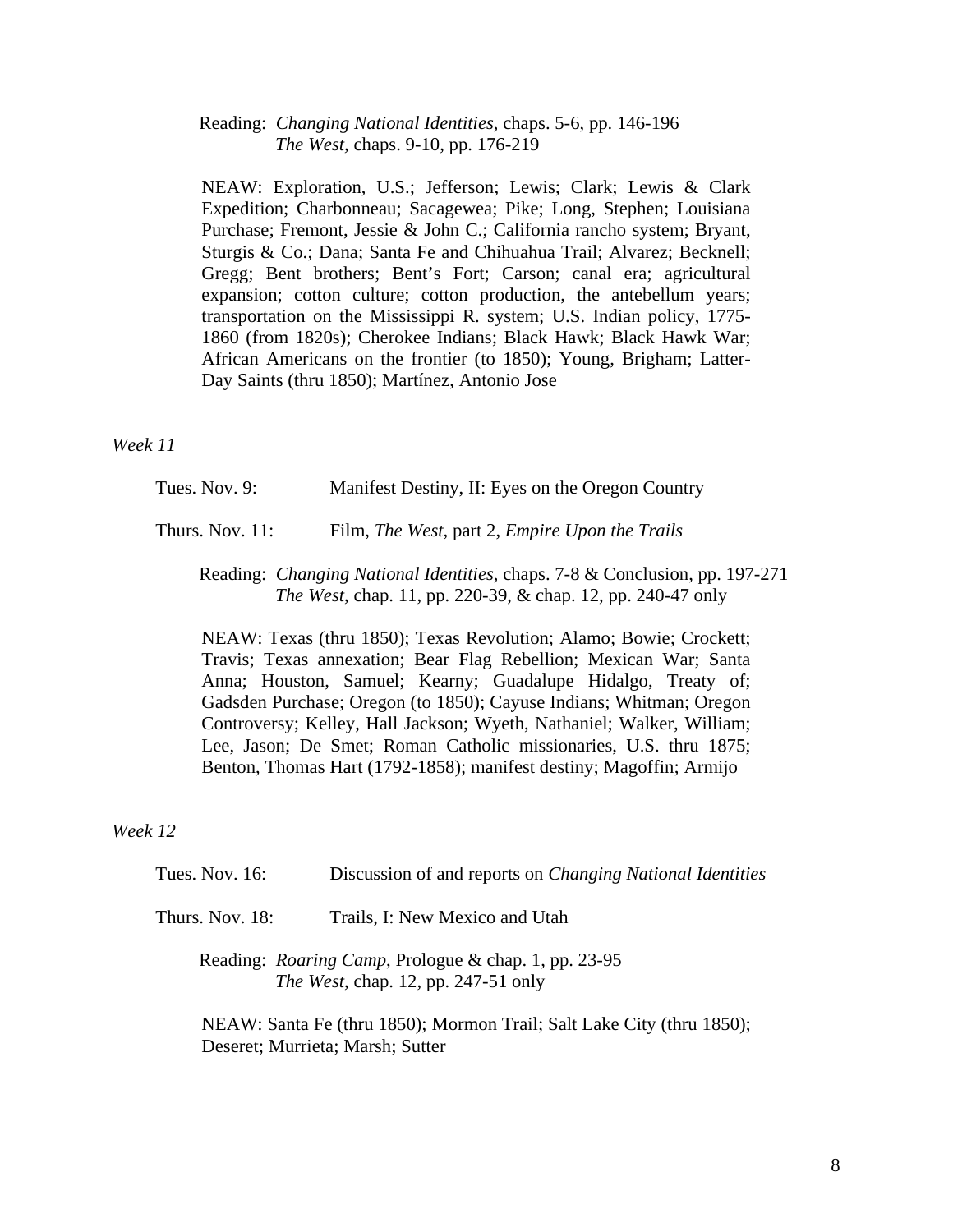*Week 13*

| Tues. Nov. $23$ : | Trails, II: Oregon and California                               |
|-------------------|-----------------------------------------------------------------|
|                   | Changing National Identities papers due at beginning of lecture |

## **Thurs. Nov. 25: Thanksgiving, no class**

Reading: *Roaring Camp*, chaps. 2-4, pp. 97-234

NEAW: Oregon Trail; Willamette River; California Trail; California (thru 1850); American River; gold & silver rushes; gold towns in California; Wilmot Proviso; Compromise of 1850

NOTE: *no discussion section meetings this week* 

#### *Week 14*

| Tues. Nov. 30: | Film, <i>The West</i> , part 3, <i>Speck of the Future</i>                                                         |
|----------------|--------------------------------------------------------------------------------------------------------------------|
| Thurs. Dec. 2: | Discussion of and reports on <i>Roaring Camp</i><br>Thurs. evening: special screening of the film "Lone Star," TBA |
|                |                                                                                                                    |

 Reading: *Roaring Camp*, chaps. 5-6 & Epilogue, pp. 235-344 *The West*, chap. 12, pp. 251-65 only

NEAW: Chinese immigration (early years); women in western history; men & manhood in western history

*Week 15*

| Tues. Dec. 7:  | The Pacific West<br>Film journals due at beginning of lecture (Note: if you're writing<br>on "Lone Star," you may turn in your film journal Tues. Dec. 15) |
|----------------|------------------------------------------------------------------------------------------------------------------------------------------------------------|
| Thurs. Dec. 9: | History, Memory, and the North American West<br>Roaring Camp papers due at beginning of lecture<br>FINAL EXAM HANDED OUT AT END OF LECTURE                 |

Reading:

NEAW: China trade; Hawaii (thru 1850); western films; Cooper, James Fennimore; Indian painters; Peale; Seymour; Stanley; Abert, James W.; Kern bros.; Catlin; Bodmer; Miller, Alfred Jacob; Bingham; Bierstadt; Moran